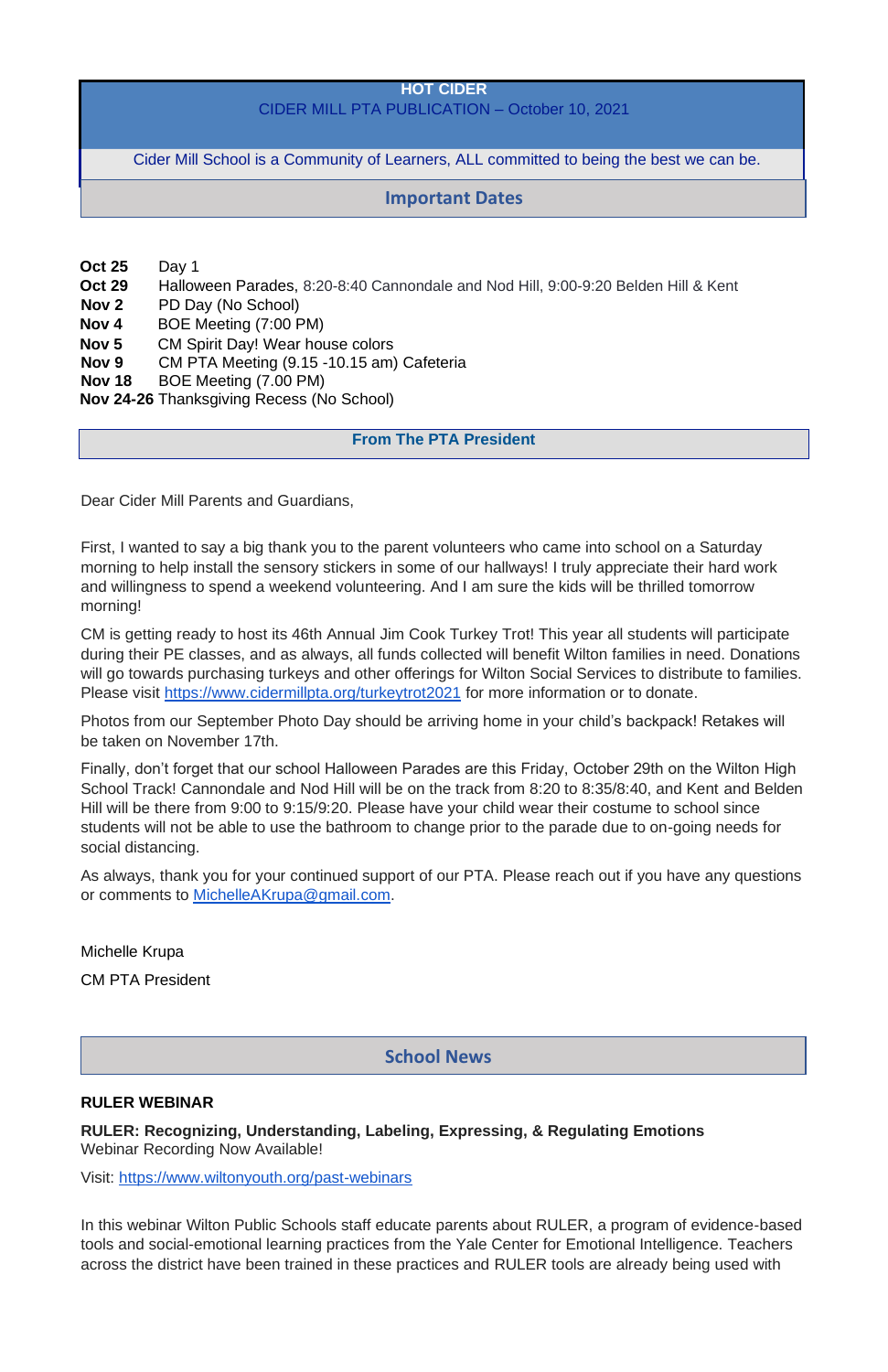students in grades K-5 to help students recognize and regulate emotions. Implementation at the secondary level is in progress.

### **What is RULER?**

RULER is an evidenced based approach to social and emotional learning (SEL) that supports the entire school community in:

- Understanding the value of emotions
- Building the skills of emotional intelligence
- Creating and maintaining a positive school climate

In this webinar, you will learn about the four core tools and how we can implement these tools at home:

- Building a family charter
- Mood Meter emotion vocabulary
- Meta Moment for emotion regulation
- Blueprint for problem solving

#### Who are the presenters?

- Elena White, Miller-Driscoll School Counselor
- Jennifer Ringelheim, Cider Mill 3rd Grade Teacher, Co-Chair District SEL Committee

Find the recording, slides, and links to associated materials at Visit: https://www.wiltonyouth.org/pastwebinars

#### New Cider Mill Spiritwear on sale now!

#### **Spiritwear | cidermillpta**

Wear your house color and support your PTA at the same time. House shirts are used for Spirit days, Walkathon, field days and more. Get one before they sell out.

Please remember to include your child's name and teacher at checkout. Shirts will be delivered to the classroom on a weekly basis.

Also, watch out soon for a flash one-day sale with new products.

## **BoxTops for Education**

Help raise money for Cider Mill PTA simply by scanning your receipt on your phone.

#### 3 easy steps to get started

1. Download the "Box Top\$ for Education" app on your phone.

2. Sign up using your email or Google or Facebook account.

3. Simply snap a photo of your receipt within 14 days of purchase.

**Online shopping or Curbside Pick up?** Just forward your receipt to receipts@boxtops4education.com

Have a question? Please reach out to Allison Norful via email: anorful@gmail.com

### **ACCESS CIDER MILL HANDBOOK HERE**

CM School Handbook Quick Fact Sheet 2021-22.pdf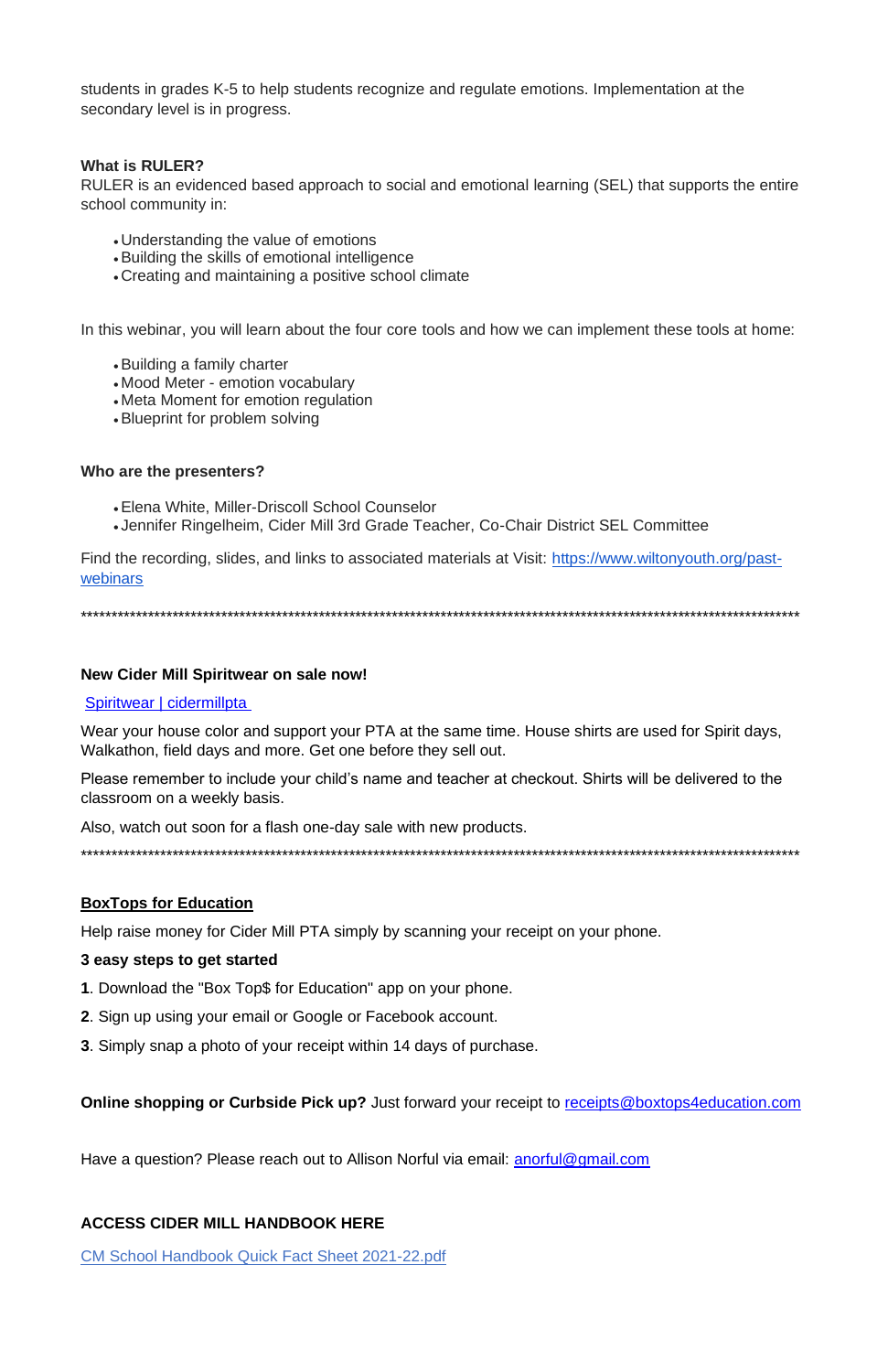## **LUNCH MONITORS NEEDED**

We are sending out a HUGE plea to all family members interested in becoming a recess/lunch monitor. The hours are 10:30-1:30 daily. We would greatly appreciate the support as we are currently 4 monitors short to start the year. If you have interest or questions, please email Jeremy Cross at crossi@wiltonps.org.

# **WILTON SEPTA (SPECIAL EDUCATION PTA)**

Wilton SEPTA (Special Education PTA) is pleased to announce a Sensory Friendly "Touch a Truck and Treat" Event, complete with Halloween Treat Bags and the opportunity to meet some real Wilton First Responders! Tour a Police Car, an Ambulance, and a Fire Truck! This exciting and unique event is open to all Wilton families with children that have a 504 Plan or an IEP, and will be held at the Town Hall Complex on Friday, October 29th from 5-7 pm. Siblings welcome! Brought to you by Wilton SEPTA, The Wilton Police Department, Wilton EMS and the Wilton Fire Department. Please register by 10/27 in advance at https://www.wiltonsepta.org/.../septas-sensory.../form

## **TURKEY TROT**

It's Turkey Trot time again; Wilton families helping Wilton families for the holidays. While our little gobblers run their race, Cider Mill families can help support Social Services through donations to have turkeys and other offerings at holiday tables this season. Please use this link to find out more and donate now! We are so grateful this season for the joint efforts of our Cider Mill community! https://www.cidermillpta.org/turkeytrot2021

**Community News** 

**WILTON YOUTH COUNCIL** 

This fall, we hope you will join Wilton Youth Council for one of our great presentations and events. Each of these is a chance to learn a new skill, find a fresh perspective, or connect with others in similar circumstances. Get all the details at www.wiltonyouth.org and text WILTONYOUTH to 22828 to join our newsletter.